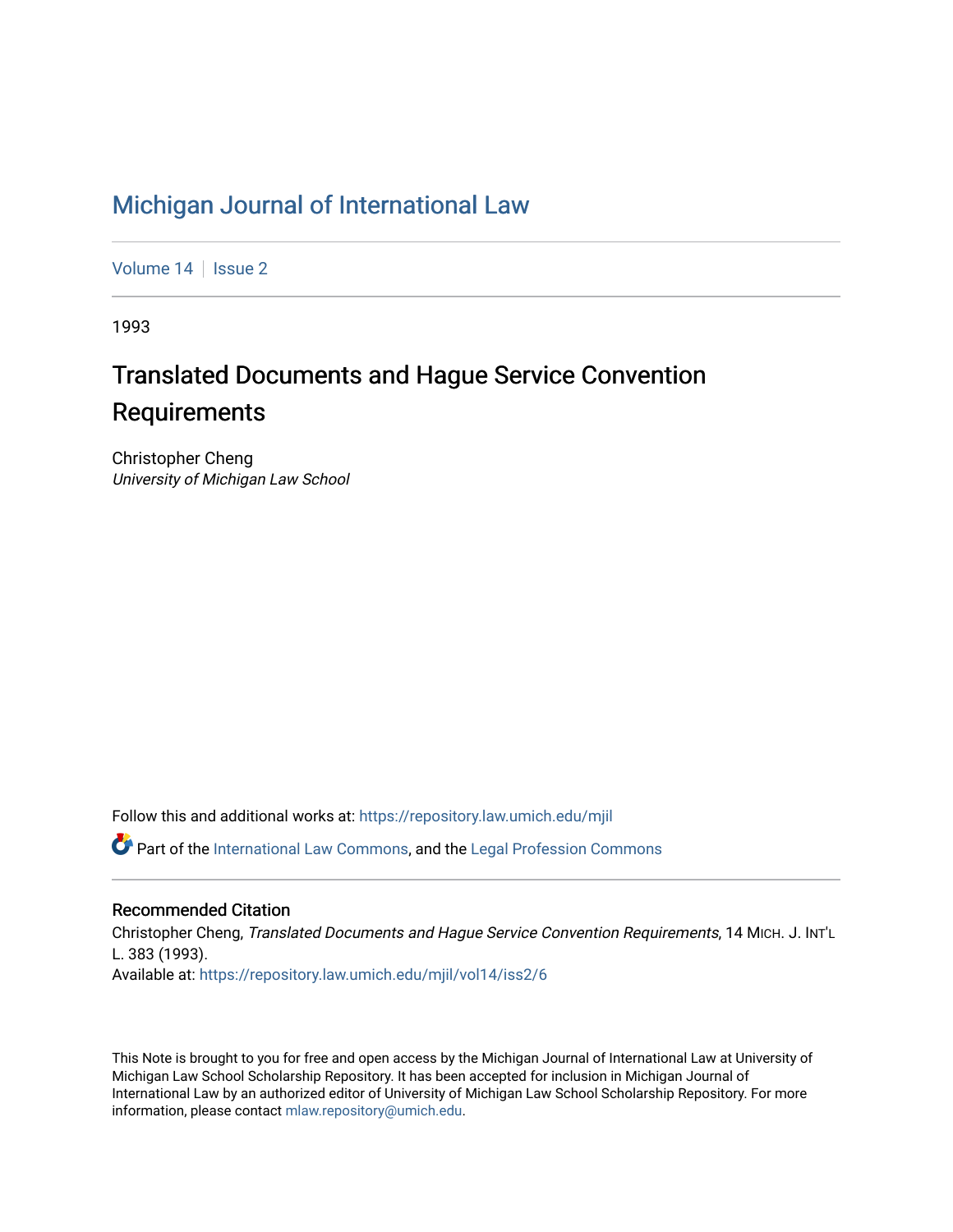## **TRANSLATED DOCUMENTS AND HAGUE SERVICE CONVENTION REQUIREMENTS**

## *Christopher Cheng\**

The comprehensive Convention On The Service Abroad Of Judicial And Extrajudicial Documents In Civil Or Commercial Matters (Hague Service Convention) governs service of documents abroad for a number of important signatory countries, including the United States, Germany, and Japan.<sup>1</sup> This Note addresses the translation requirements in Article 5 of the Convention.2 Under certain circumstances, Article 5 permits a signatory state to require the serving party to translate the service documents into one of the official languages of the State.3 Parties can meet the requirement easily, but errors occur in practice due to attorney and judicial unfamiliarity with Article 5. These errors often delay judicial proceedings and lead to inconsistent rulings. This Note examines what Article 5 actually requires, and how parties serving process abroad can avoid delay and inconvenience over translation requirements.

Part I of this Note discusses translation requirement permitted under the Hague Convention, the provisions of the Convention governing service abroad, and when translation requirements apply to service abroad. Part II addresses complications arising from U.S. courts' strict interpretation of the requirements and their failure to consult the laws of the addressee state. Part III suggests practical methods which courts and attorneys can implement to avoid these complications. In general, both U.S. courts and attorneys must defer to foreign legal standards when applying Article 5. Because courts sometimes fail to consult foreign law, they have read national translation requirements more narrowly than necessary under the Convention, essentially creating standards unrelated the requirements of the receiving state. Attorneys and courts should not read Article 5 as a simple and strict translation requirement. Rather, they should view it as a more complex instrument which recognizes both the international community's

**<sup>\*</sup>** University of Michigan Law School, Class of **1993.**

<sup>1.</sup> Convention On The Service Abroad Of Judicial And Extrajudicial Documents In Civil or Commercial Matters, Feb. 10, 1969, 20 U.S.T. 361 [hereinafter Hague Convention].

<sup>2.</sup> *Id.,* art. *5. See also id.* at art. 7, (document summary included with document served should be in English, French, or the addressed State's official language).

**<sup>3.</sup>** *Id.* art. *5.*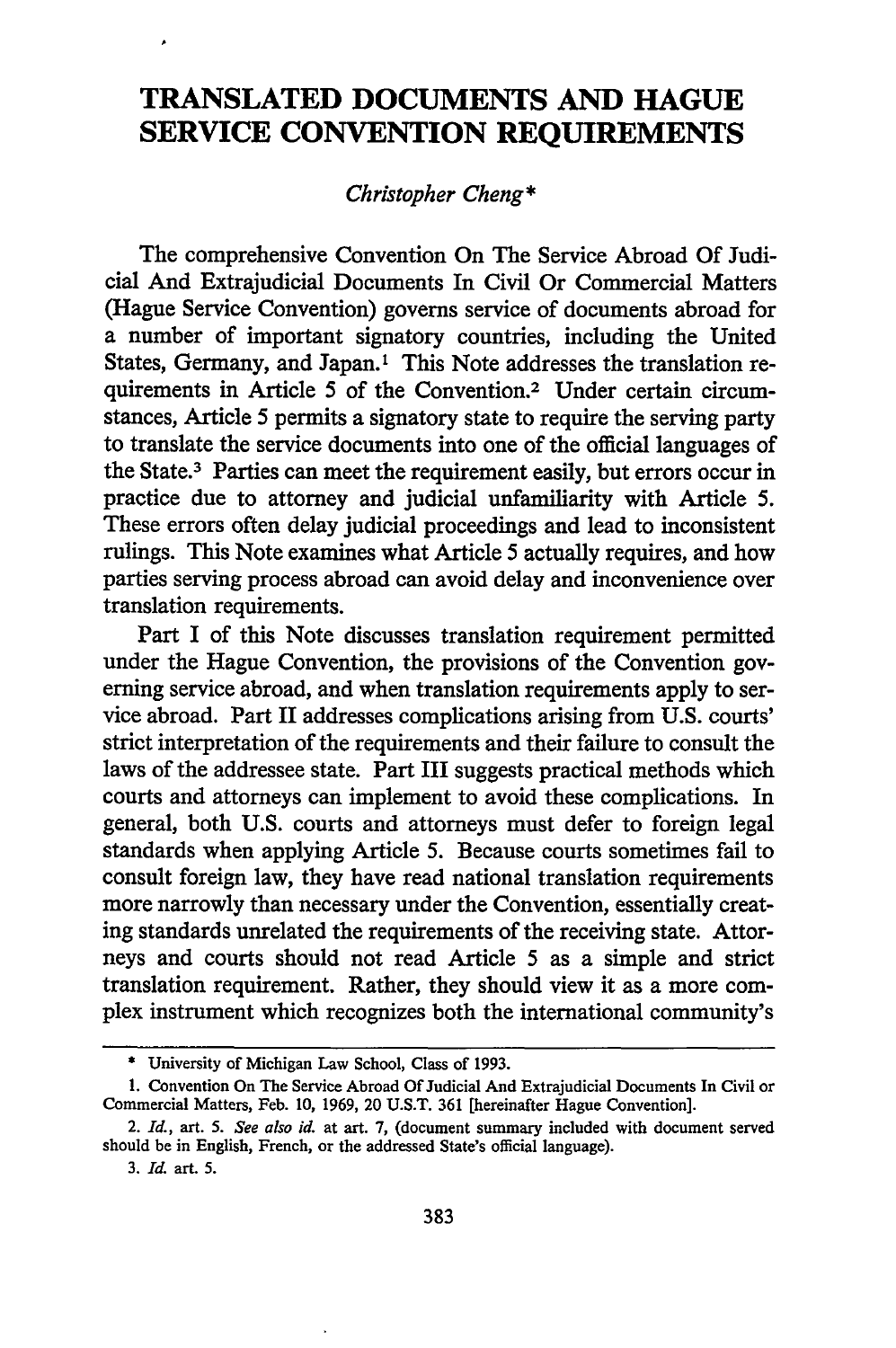need for uniform service procedures, and each signatory State's need to comply with its internal laws.

#### I. THE HAGUE **CONVENTION'S** TRANSLATION REQUIREMENT

The Hague Convention is a multilateral treaty designed to simplify and facilitate service abroad. The Convention's primary innovation requires signatory States to establish Central Authorities for processing document service requests.<sup>4</sup> However, under the Convention, States retain certain powers to restrict or expand the methods of service used. The Convention also permits the Central Authority to require that parties translate any documents served. Part A discusses the basis of this language requirement. Part B examines the application of the requirement.

#### A. *The basis of the language requirement*

The Hague Convention preamble states its signatories' main goals:<sup>5</sup>

The States signatory to the present Convention,

Desiring to create appropriate means to ensure that judicial and extrajudicial documents to be served abroad shall be brought to the notice of the addressee in sufficient time,

Desiring to improve the organization of mutual judicial assistance for that purpose by simplifying and expediting the procedure,

Have resolved to conclude a Convention to this effect and have agreed upon the following provisions ....

Consistent with the notice clause of the preamble, Article 5 of the Convention includes a document translation provision:<sup>6</sup>

The Central Authority of the State addressed shall itself serve the document or shall arrange to have it served by an appropriate agency, either—

(a) by a method prescribed by its internal law for the service of documents in domestic actions upon persons who are within its territory, or

(b) by a particular method requested by the applicant, unless such a method is incompatible with the law of the State addressed.

Subject to sub-paragraph (b) of the first paragraph of this article, the

<sup>4.</sup> Article 2 of the Convention states:

Each contracting State shall designate a Central Authority which will undertake to receive requests for service coming from other contracting States and to proceed in conformity with the provisions of articles 3 to 6.

Each State shall organize the Central Authority in conformity with its own laws.

*Id.* art. 2; *see also* Volkswagenwerk Aktiengesellschaft v. Schlunk, 486 U.S. 694, 698-99 (1987).

<sup>5.</sup> Hague Convention, *supra* note 1, pmbl.

*<sup>6.</sup> Id.* art. *5.*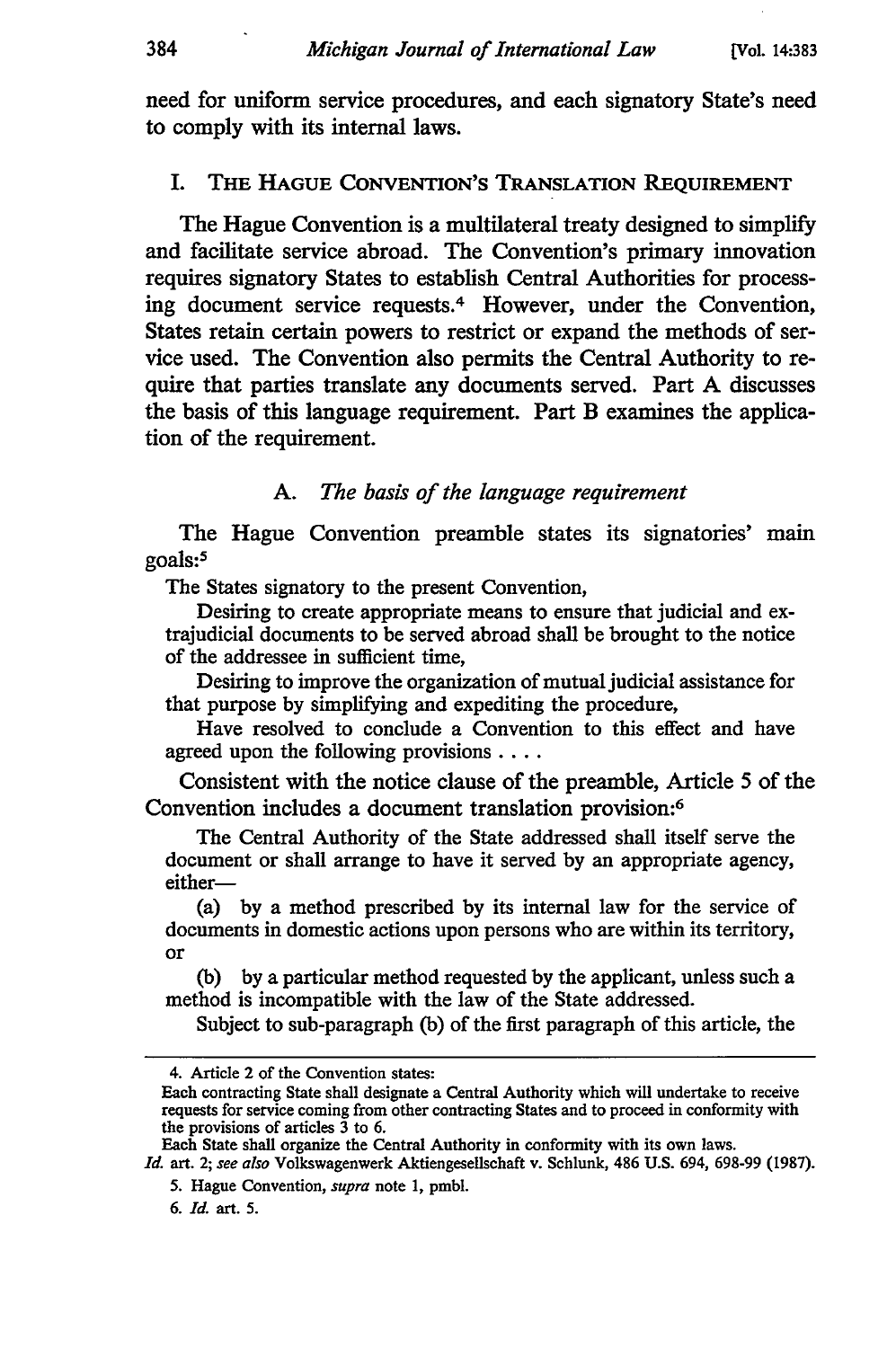document may always be served by delivery to an addressee who accepts it voluntarily.

If the document is to be served under the first paragraph above, the Central Authority may require the document to be written in, or translated into, the official language or one of the official languages of the State addressed.

That part of the request, in the form attached to the present Convention, which contains a summary of the document to be served, shall be served with the document.<sup>7</sup>

The Convention gives the Central Authority the right to reject any requests for service which do not comply with the Convention.<sup>8</sup> In the event that the Central Authority rejects the request, "it shall promptly inform the applicant and specify its objections to the request."9 Article 6 of the Convention requires a Central Authority to return a certificate confirming that the documents have been served along with the time, place, and method of service.10 If the document has not been served, the certificate must give the reasons for denial of service.<sup>11</sup>

Thus, if service by method (a) is requested according to the internal service rules of the State, a Central Authority may insist that the requestor translate any documents before the Authority will serve them on its nationals, and it has the authority to decide whether the translated documents satisfy the State's translation requirement. If a State permits service by method (b), then its Central Authority cannot require translation of documents. This Note focuses primarily on the translation requirements associated with method (a).

## *B. Application of the translation requirement*

The Convention generally applies only to service upon defendants living abroad who have no agent in the United States.<sup>12</sup> Consequently,

**8.** Hague Convention, *supra* note **1,** art. 4.

**9.** *Id.*

**10.** *Id* art. **6.** The model form for this certificate is found on the reverse side of the model request form. *Id.* annex.

**11. Id.**

**<sup>7.</sup>** The Document Summary, contained in an Annex to the Convention, requires the serving party to identify the nature and purpose of the served documents, the purpose of the proceedings, along with the relevant dates for appearance and time limits stated within the document. *Id.* annex. The model documents in the Annex to the Convention - the request for service, the certificate of service, and the document summary - are all mandatory forms. **BRUNO** RISTAU, **INTERNATIONAL JUDICIAL ASSISTANCE: CIVIL AND COMMERCIAL 125 (1990).**

<sup>12.</sup> The Constitution's Due Process Clause covers foreign nationals, and those nationals are .. assured of either personal service, which usually requires service abroad and triggers the Convention, or substituted service that provides "notice reasonably calculated, under all the circumstances, to apprise interested parties of the pendency of the action and afford them an opportunity to present their objections." Volkswagenwerk, 486 U.S. at 705 (quoting Mullane v. Central Hanover Bank & Trust Co., **339** U.S. **306,** 314 (1950)). *See also* Fed. R. Civ. P. 4 (West 1992); Foreign Sovereign Immunities Act, **28** U.S.C. § 1608 **(1988).**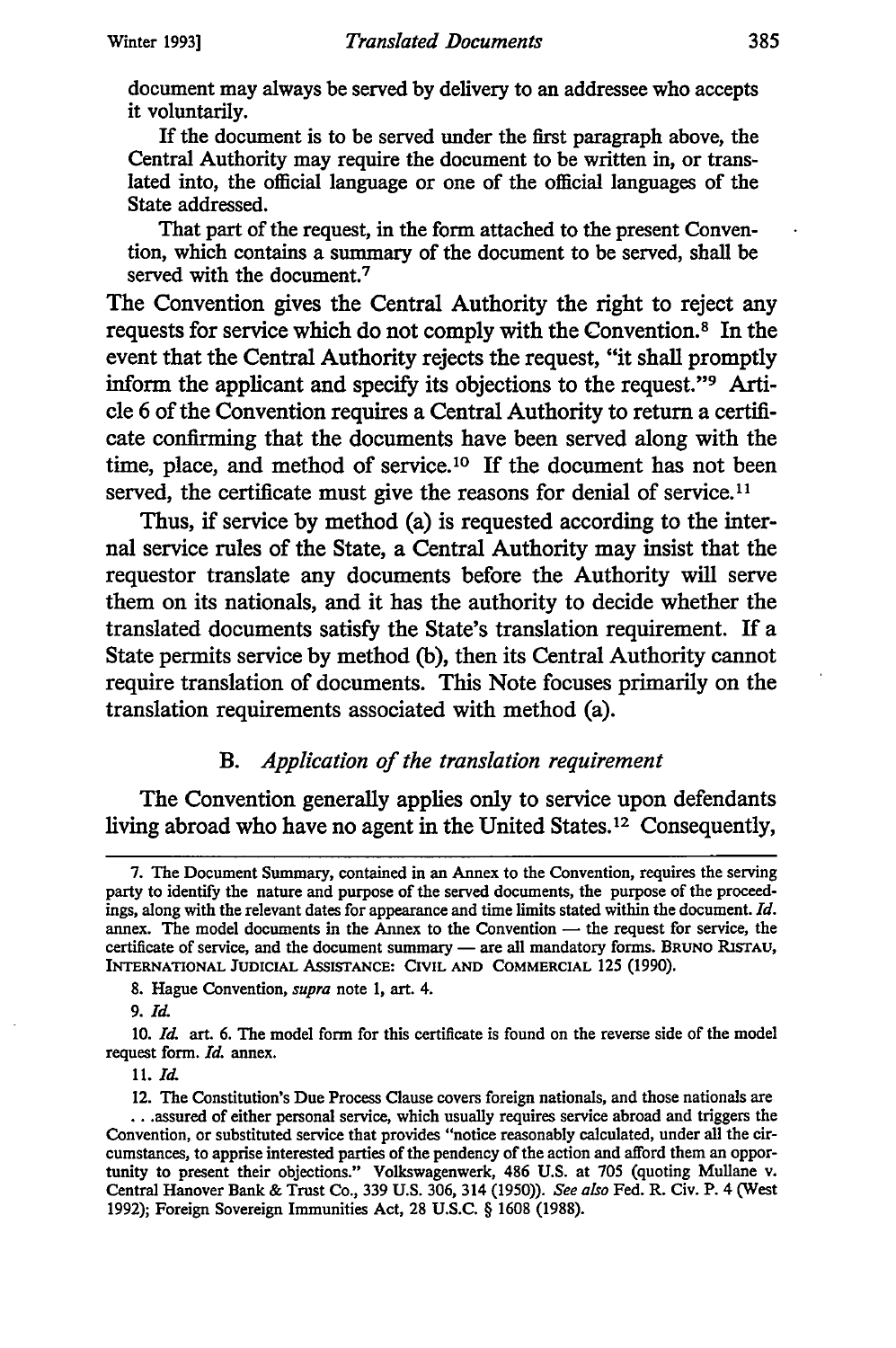if domestic service is possible, the Convention and its translation requirement do not apply. Rather, only when a party must personally serve a defendant abroad via the Central Authority mechanism does the Article 5 translation provision apply. The Central Authority in the State where the documents are served in turn decides whether service requires a translation. The foreign Central Authority makes its decision based on its nation's internal laws.<sup>13</sup>

The Articles of the Hague Convention govern only those "cases, in civil or commercial matters, where there is occasion to transmit a judicial or extrajudicial document for service abroad."<sup>14</sup> This language is mandatory, and the Convention preempts inconsistent methods of service abroad prescribed by the Federal Rules of Civil Procedure or state law.<sup>15</sup> However, the Convention allows each signatory nation significant flexibility in choosing the methods of service that it will allow. Thus, variations in practice exist. Some signatories require document translations into national languages, and others require no document translations whatsoever. Additionally, different nations have designated different institutions as their Central Authority. For example, when the Convention was ratified, Japan designated its Minister for Foreign Affairs as the Japanese Central Authority, while Israel designated its Directorate of Courts as the Israeli Central Authority.<sup>16</sup>

The Convention never required contracting states to make formal designations regarding their language requirements at the time of treaty ratification. Nevertheless, when ratifying the Hague Convention, several nations stated explicitly that their Central Authorities would serve documents only after the documents were translated into those nations' official languages. Many other signatory nations, which did not designate a language requirement when they signed the Convention, also require translation as a matter of internal law or practice. Some states may attempt service of untranslated documents, but the served party must voluntarily accept the documents for service to be effective.<sup>17</sup> If the Central Authority requires translation, and the

17. Article 5 permits service regardless of translation requirements whenever the party vol-

<sup>13.</sup> Hague Convention, *supra* note **1,** art. 2; *Volkswagenwerk,* 486 U.S. at 699; *see also* Ris-TAU, *supra* note 7, at 133-38 (including a summary of each Convention member's translation requirements). For a comprehensive analysis of Convention service by mail and other means, *see* L. Andrew Cooper, Note, *International Service of Process by Mail Under the Hague Service* Convention, 13 MICH. **J. INT'L** L. 698 (1992); Gregory S. Richardson, *Notice Due to Stealth and other* Foreign defendants after Volkswagenwerk Aktiengesellschaft *v. Schlunk* and under the Hague Service Convention, 2 TRANSNAT'L LAW 641 (1989); Service of Process Abroad, *supra* note 1.

<sup>14.</sup> Volkswagenwerk, 486 U.S. at 699 (quoting 20 U.S.T. 362).

<sup>15.</sup> See id. 699 (citing Societé Nationale Industrielle Aerospatiale v. United States District Court, 482 U.S. 522, 534 n.15 (1987)).

<sup>16.</sup> *See* RiSTAU, *supra* note 7, at A-45, A-47.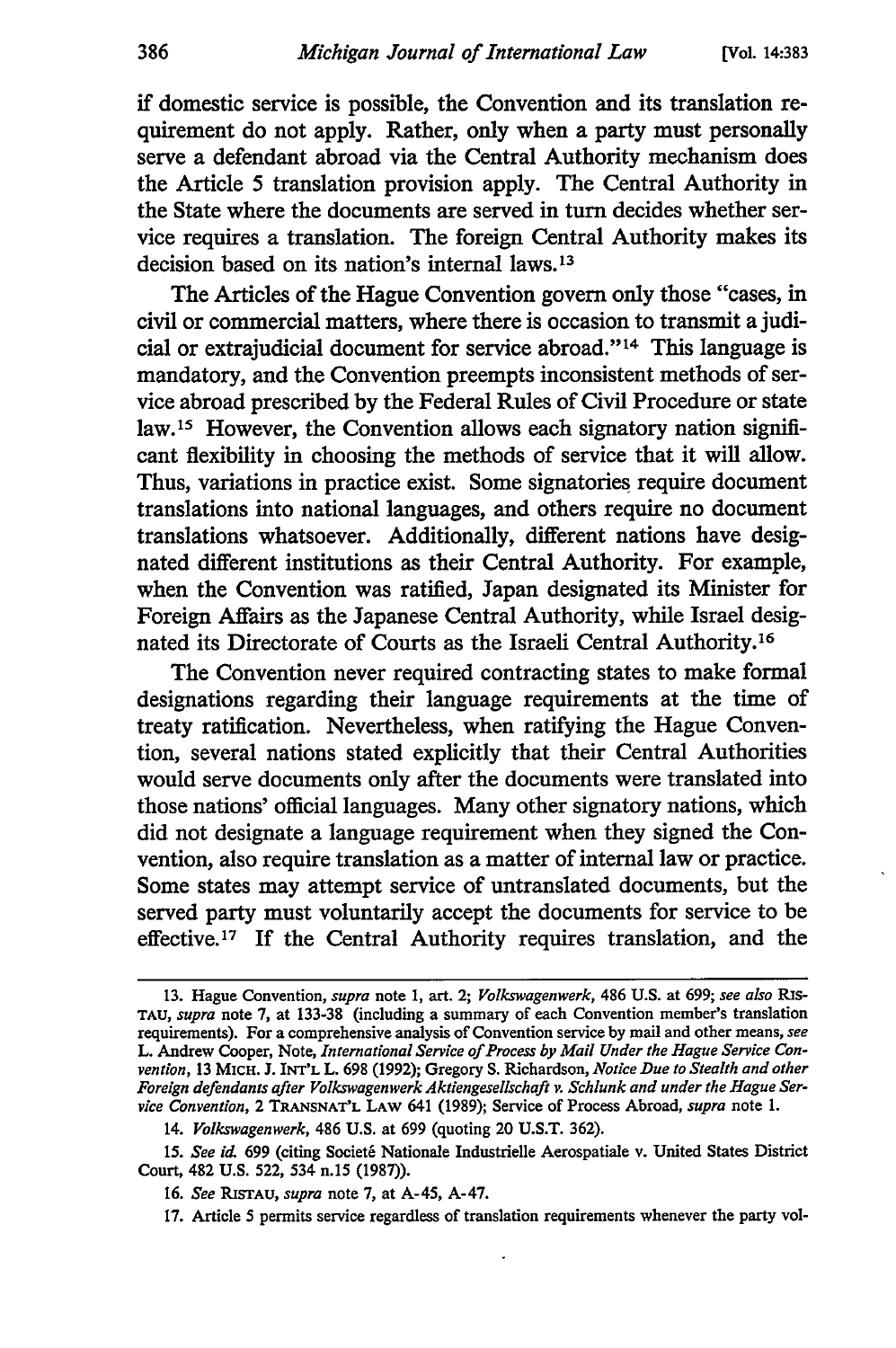served party refuses to accept the untranslated service documents, the Central Authority will return them to the serving party, pursuant to Article 4 of the Convention.18

## II. **COMPLICATIONS CAUSED BY TRANSLATION REQUIREMENTS**

The wide variation in national translation requirements and the Central Authorities' interpretations of Article **5** create several potential legal problems when combined with the **U.S.** courts' strict interpretation of the Hague Convention. Part **A** examines the difficulties **U.S.** parties have experienced when serving abroad. Part B discusses problems involving service of United States defendants **by** foreign plaintiffs. Part **C** discusses complications involving service of United States citizens living abroad. Part **D** examines the common root of all of these problems **-** the courts' strict application of the Hague Convention without adequate consideration of the internal laws of Hague Convention members.

## *A. Serving defendants abroad*

Occasionally, **U.S.** plaintiffs fail to realize that Article **5** may require them to send translations with any documents served abroad. Plaintiffs must strictly comply with the Convention's translation requirement, or **U.S.** courts will quash service. 19 If a court quashes service, it can create inconvenience and delay for the plaintiff, but such a result is not as severe as a court dismissing a complaint for insufficient service.20 To make matters worse, **U.S.** courts often interpret Article **5** using **U.S.** legal standards, which results in disagreement on the exact scope of the translation requirement.

In *Teknekron Management v. Quante Fernmeldetechnik,* **115** F.R.D. at **175,** a **U.S.** plaintiff mailed a complaint through postal channels to a West German defendant. This initial attempt at service was inadequate, since West Germany requires that service take place through its Central Authority.21 The plaintiff, recognizing its error,

**21.** The Federal Republic of Germany designated each regional minister of justice as the

untarily accepts service. Some states may also accept documents in languages other than their national tongue. Norway and Sweden, for example, will accept documents in Norwegian, Swedish, or Danish. **RiSTAU,** *supra* note **7,** at 134-35.

**<sup>18.</sup>** For a secondary source listing convention members' language requirements, see *id.*

**<sup>19.</sup>** *See, eg.,* Teknekron Management v. Quante Fermeldetechnik, **115** F.R.D. **175 (D.** Nev. **1987);** Taylor v. Uniden Corp. of America, **622** F. Supp. **1011 (E.D.** Mo. **1985);** *but see,* Shoei Kako Co., Ltd. v. Superior Court, San Francisco, **33** Cal. **App. 3d 810, 109** Cal. Rptr. 402 **(1973)** (finding service of untranslated documents adequate in a service **by** mail case).

<sup>20.</sup> The courts are often generous to parties who fail to meet the translation requirement. *See, eg.,* Voorhees v. Fischer **&** Krecke, **697 F.2d** 574 (4th Cir. **1983)** (plaintiffs given a "reasonable opportunity" to effect valid service even though statute of limitations had run).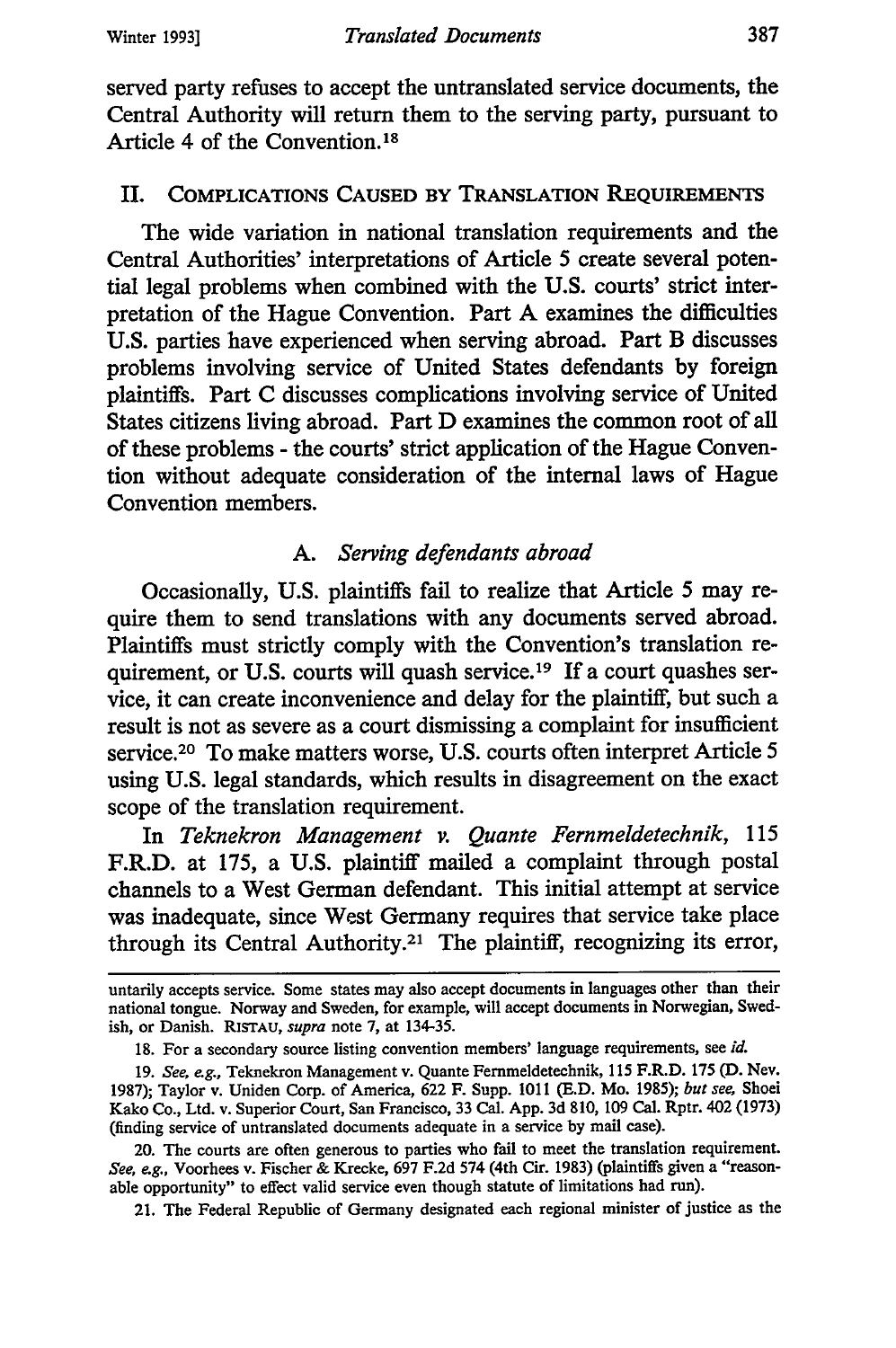attempted service again in compliance with the treaty. In the second attempt, the plaintiff met the Convention service procedure in every way except that it attached an untranslated exhibit to the translated complaint. Noting that service abroad must comply strictly with the terms of the Hague Convention, the District Court found the entire service of the complaint defective. Basing its analysis only on the Federal and Nevada Rules of Civil Procedure, the court never discussed whether West Germany found the second attempt at service adequate.22 The court acknowledged that West German law required that all documents had to be translated, but addressed the question of whether an exhibit was included in the term "document" by referring to U.S. Federal and State law.23 The District Court also denied the defendant's motion to dismiss for insufficient service, reasoning that when insufficient service exists, the court should quash the service and allow the plaintiff the opportunity to serve properly.<sup>24</sup>

In *Taylor v. Uniden Corp. of America,* a plaintiff served a Japanese defendant, through the Japanese Central Authority, with a translated summons and complaint.<sup>25</sup> As required by Articles 5 and 7 of the Hague Convention, the plaintiff also attached an untranslated "request form" detailing "the names of the parties, the type of service requested, and a list and summary of documents to be served." The *Taylor* court held that under Article 5, "only the document to be served need be translated," and that "'document' refers only to the judicial document, not the request form."<sup>26</sup> Since the Japanese Central Authority found the form and documents acceptable, the court held the plaintiff's service adequate, and denied the defendant's motion to quash service. While Japan requires translation of "docu-

23. *Teknekron,* 115 F.R.D. at 176-77; *see also* Borschow Hospital & Medical Supplies v. Burdick-Siemens, 143 F.R.D. 472 (D. P.R. 1992).

In *Borschow,* the District Court of Puerto Rico, rejecting the plaintiff's attempt to serve a Swedish defendant by mail, also addressed the requirement of translation. The court required the translation of all documents for any service abroad. While this may have in fact conformed with Swedish translation requirements, the court's requirement was based on U.S. concepts of adequate notice, and not on Swedish law. *Ida* at 480. In addition, the court applied its holding prospectively, covering service to any foreign recipient. From a U.S. perspective, this holding may comport with "adequate notice" jurisprudence, but it does not address cases where foreign State laws do not absolutely require translation of all documents.

Ironically, one such jurisdiction is the United States, which only requires translation of the document summary, not the documents themselves. **RisTAu,** *supra* note 7, at 135.

26. *Id.* at 1016.

Central Authority for each *land.* Declaration of the Federal Republic of Germany accompanying Ratification of Hague Convention, *reprinted in R1STAU, supra* note 7, at A-42, A-43.

<sup>22.</sup> *Teknekron,* 115 F.R.D. at 176-77; *see also* Fed. R. Civ. P. 10(c) (West 1992) (exhibits as part of complaint).

<sup>24.</sup> *Teknekron,* 115 F.R.D. at 177.

<sup>25. 622</sup> F. Supp. 1011 (E.D. Mo. 1985).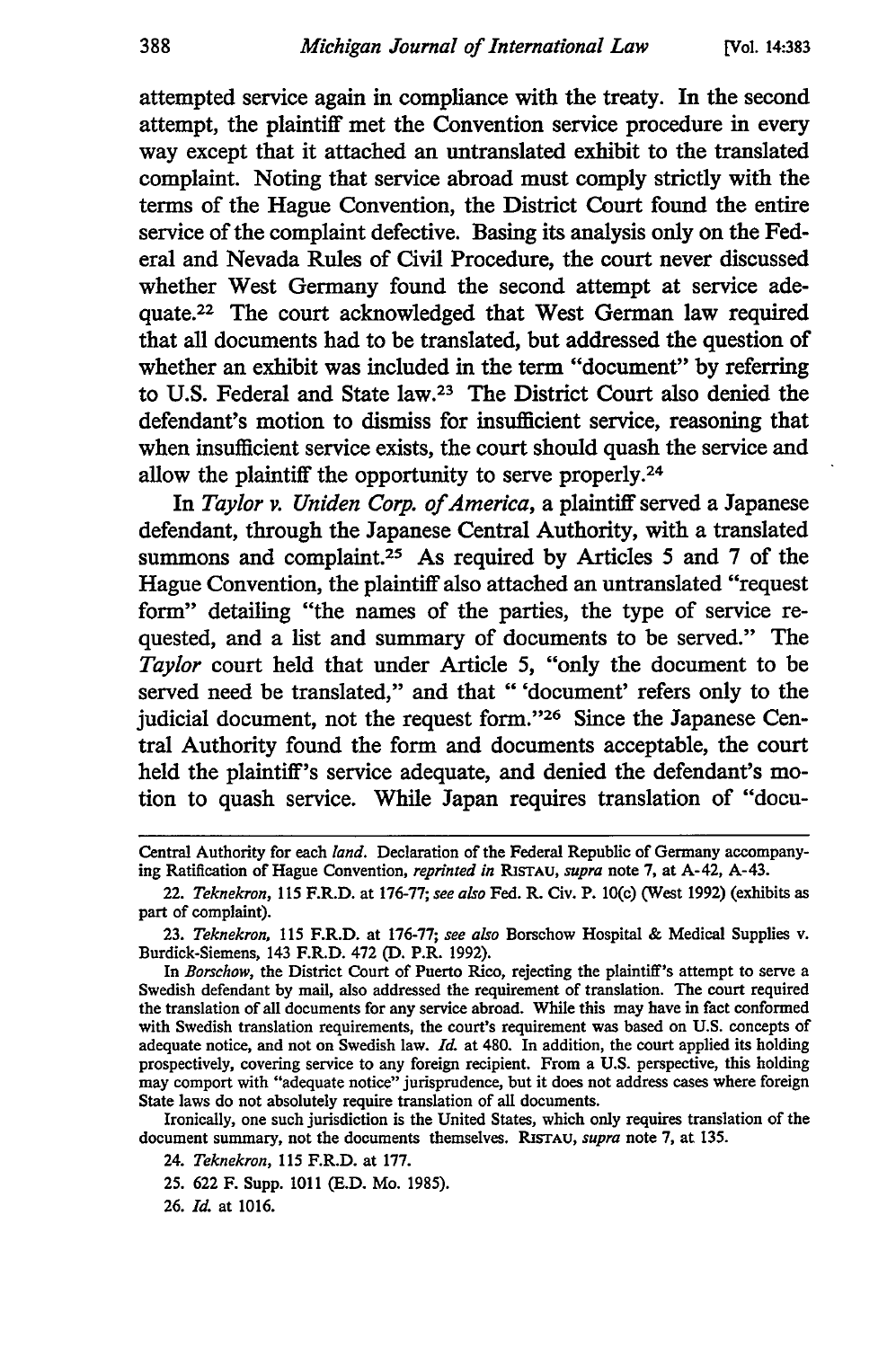ments," the court properly noted that the Japanese Central Authority, as a matter of practice, did not consider the request form as part of the "document." $27$  The Japanese Central Authority apparently accepted service of the untranslated request form.<sup>28</sup> The District Court deferred to this acceptance, noting that "if the Japanese authority found the form or documents inadequate, it could have objected under Article **4."29**

These two cases demonstrate how translation requirements confuse the courts. The Convention itself does not explain clearly whether "document" includes the summons, complaint, the summary of the document served, or any attached exhibits. The scope of the translation requirements are left to the internal laws of signatory States. Courts should leave the determination of which papers need translation to an addressee State's internal laws, as interpreted by the State's central authority. Nevertheless, at least in the *Teknekron case,* the court did not take foreign law into account, applying U.S. standards to a West German requirement. The court may have intended to enforce the translation requirement of West Germany strictly, but it may have overstated that requirement. Without examining the West German translation requirement, the court could not have known the actual substance of the requirement it purported to apply. A U.S. plaintiff attempting service abroad should be concerned about the lack of uniformity in the courts' application of the Hague Convention.<sup>30</sup>

## *B. Serving defendants in the United States*

When a foreign plaintiff serves a defendant in the United States via the U.S. Central Authority, the Hague Convention's translation requirement binds that plaintiff.<sup>31</sup> However, Convention quirks and U.S. case law create the potential for serious legal complications.

In many ways, the United States tolerates greater variation in methods of service than other Convention signatories. For example, U.S. internal law allows service by mail. 32 This creates the theoretical possibility, under the literal wording of Articles 5 and 7 of the Con-

<sup>27.</sup> *Id.*

<sup>28.</sup> **Id** at 10 15-16; **RiSTAu,** *supra* note 7, at 134; *see generally,* Hague Convention, *supra* note 1.

<sup>29.</sup> *Taylor,* 622 F. Supp. at 1016.

<sup>30.</sup> Article 15 of the Convention speaks of "a writ of summons or an equivalent document," but other articles discuss service of "documents," "request conforming to the model annexed to the present convention," and "a summary of the document to be served, shall be served with document," and so forth. *See* Hague Convention, *supra* note 1, art. 15.

<sup>31.</sup> *Id*

<sup>32.</sup> *See* Fed. R. Civ. P. 4 (West 1992).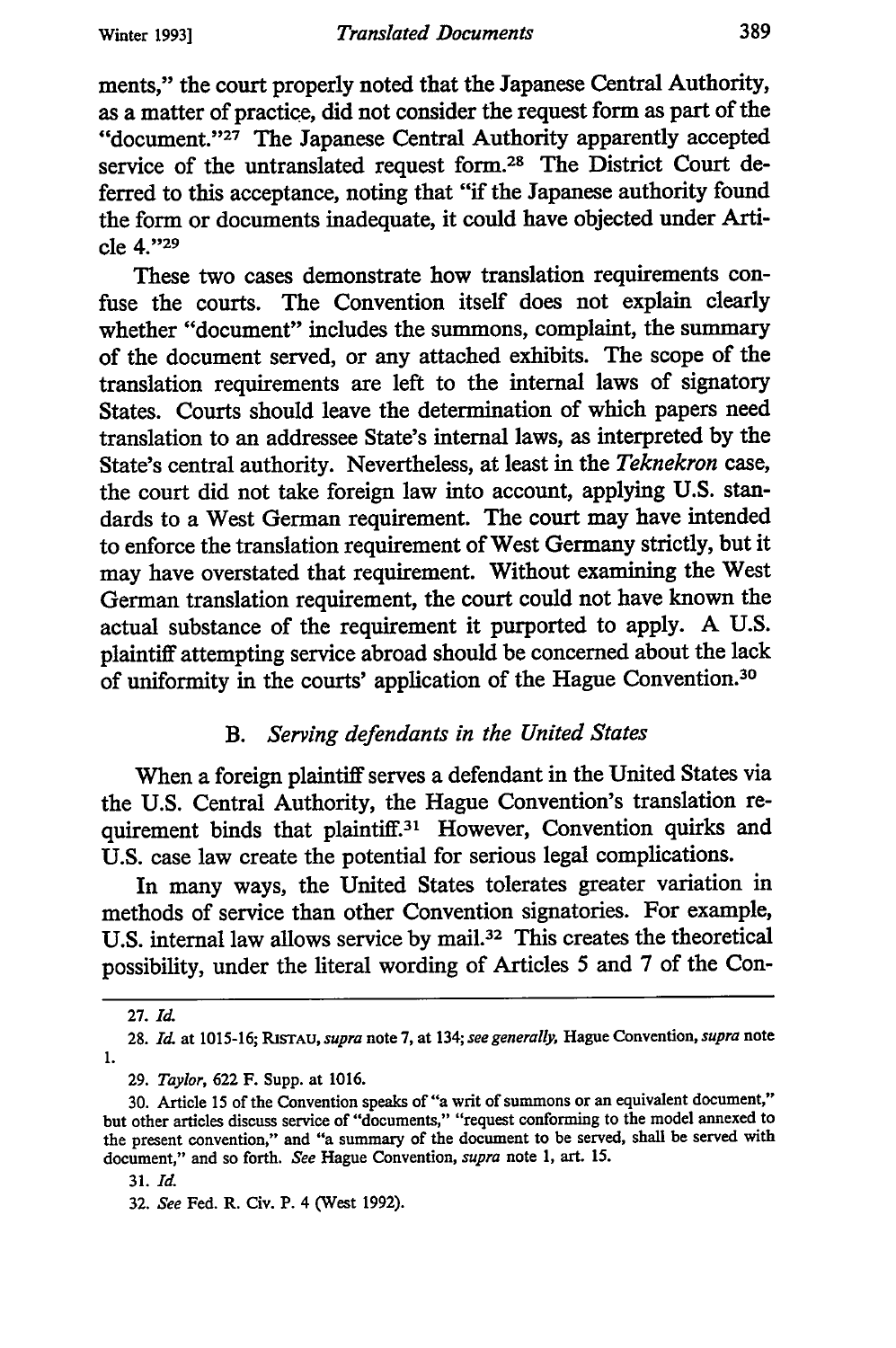vention, for a foreign plaintiff to mail a **U.S.** citizen a complaint, or other Convention documents, written entirely in French. Such service would not provide adequate notice to the **U.S.** citizen, as required **by** the Due Process Clause. <sup>33</sup>**U.S.** courts have held that documents served in the **U.S.** must be translated at least to the extent necessary to give the **U.S.** citizen adequate notice of the legal action to satisfy due process. 34 However, only sparse case law on the issue exists.<sup>35</sup>

In *Julen v. Larson,* the California Court of Appeals affirmed the dismissal of an action to enforce a Swiss judgment against a **U.S.** defendant, based on lack of jurisdiction due to insufficient notice.<sup>36</sup> The court refused to enforce the Swiss judgment, since the defendant never received adequate notice before the Swiss legal action commenced. The plaintiff had served the defendant with documents written in German.37 The California court held that these documents were invalidly served on the **U.S.** defendant, since the documents did not inform the defendant that a specific legal action was pending against him.38 The court further held that at a minimum, such documents should disclose the location of the pending action, the amount involved, the date **by** which defendant must respond, and the consequences of failure to respond. The court used the document summary form in the **Hague** Convention as a standard for adequate notice, and did not require translation of the served documents themselves. 39 In this case, no document summary existed. Therefore, the court would not recognize the foreign judgment, and found the untranslated documents provided inadequate notice of the Swiss action. 4°

**36.** Julen v. Larson, **25** Cal. **App. 3d 325, 101** Cal.Rptr. **796 (1972).**

**37.** The defendant submitted an affidavit stating that he did not speak German, which the plaintiff did not dispute. The court did not appear to consider this factor beyond mentioning it in the procedural history. *Julen,* **25** Cal. **App. 3d** at **327.**

**38.** *Id.*

40. **RiSTAU,** *supra* note **7,** at **155.**

**<sup>33.</sup> U.S.** CoNsT. amend. V; *See* **RiSTAU,** *supra* note **7,** at **137.** *See also,* Milliken v. Meyer, **311 U.S.** 457, 463 (1940) (substituted service is valid if reasonably calculated to give actual notice, an opportunity to be heard, and is consistent with fair play and substantial justice); Mullane v. Central Hanover Bank **&** Trust Co., **339 U.S. 306 (1950).**

<sup>34.</sup> The Hague Convention may have a more restrictive effect upon **U.S.** defendants than upon foreign ones **-** a nation like Japan or Germany forbids service **by** mail and service of untranslated documents. The United States does not have either restriction.

**<sup>35.</sup> U.S.** courts do require adequate notice to defendants served with foreign judgments. *See* Julen v. Larson, **25** Cal. **App. 3d 325, 101** Cal. Rptr. **796 (1972);** Cooper, *supra* note **13,** at **709;** *cf,* Dehart v. **A.C. & S.,** Inc., **682** F. Supp. **792 (D.** Del.1988) (Canadian-based, French companies did not state cause to extend time for removal on foreign instrumentality grounds where documents served were in English, not French, which is a Canadian official language).

**<sup>39.</sup>** *Id.; see* Hague Convention, *supra* note **1,** annex (Model Document Summary); the **U.S.** Central Authority has cited *Julen* as an example of adequate notice satisfying the Due Process Clause. **RISTAU,** *supra* note **7,** at **155 &** n. **25.**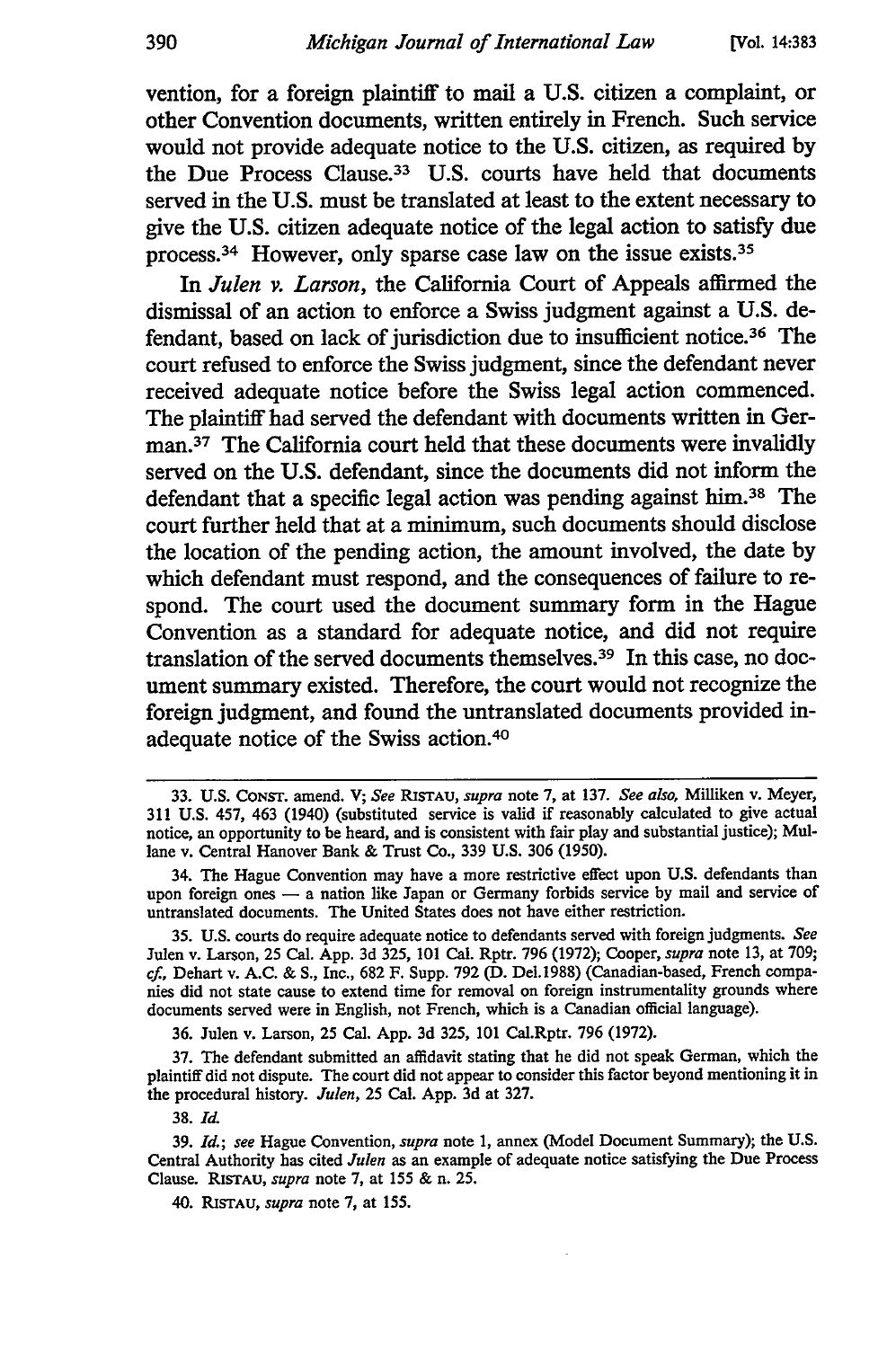The *Julen* court took a cautious step in the right direction. However, one step does not sufficiently address the problem. Even when parties translate Convention document summaries, the summaries may be unintelligible, and for all practical purposes fail to provide the U.S. party with adequate legal notice. Without more case law, it remains unclear how much translation provides adequate notice under U.S. due process requirements. <sup>41</sup>

Courts could require U.S. parties to translate, on their own, any documents written in a foreign language. However, the expense and delay would be sufficiently prejudicial against the U.S. parties that such a duty would deny the rights of the parties under the convention. <sup>42</sup>

#### *C. Serving United States citizens abroad*

Service of United States citizens abroad involves notice issues related to those involved in service within the United States. Theoretically, a U.S. court could enforce a foreign judgment even if a plaintiff served the U.S. defendant living abroad with documents written in a foreign language.

In *Tahan v. Hodgson,43* the Court of Appeals enforced an Israeli judgment against an American defendant conducting business in Israel. The plaintiff personally served the defendant in Israel with Hebrew documents, in compliance with Israeli law. The Court of **Ap**peals reasoned:

Even if defendant were unable to read Hebrew, he should have surmised that the papers being served upon him were legal in nature, and that he could ignore them only at his peril .... He showed bad judgment in not putting the matter in the hands of an Israeli lawyer. It would be insulting were we to require that the Israeli legal machinery adapt itself by translating the official language of that country, Hebrew, into any defendant's language. <sup>44</sup>

The court did not consider Israeli law concerning translation when analyzing the case.45 Nevertheless, *Tahan* reveals one possible mode

45. The court instead analogized to U.S. criminal proceedings against a non-English speaking defendant. *Id* at 865 n.14. (citing Commonwealth v. Olivo, 369 Mass. 62 (1975)).

The court did note that Article 5 of the Hague Convention permitted Israel to require translation of all documents into Hebrew. While Article 5 did not apply to this case, it is interesting to note that Israel does not in fact require translation into Hebrew. Israel will serve untranslated documents so long as the attached summary is in English, French, Hebrew, or Arabic. **RiSTAU,** *supra* note 7, at 134.

Application of **U.S.** due process jurisprudence to translation requirements may be particu-

<sup>41.</sup> *See id.* at 137.

<sup>42.</sup> *Id.*

<sup>43. 662</sup> F.2d 862 (D.C. Cir. 1981).

<sup>44.</sup> *Id.* at 865.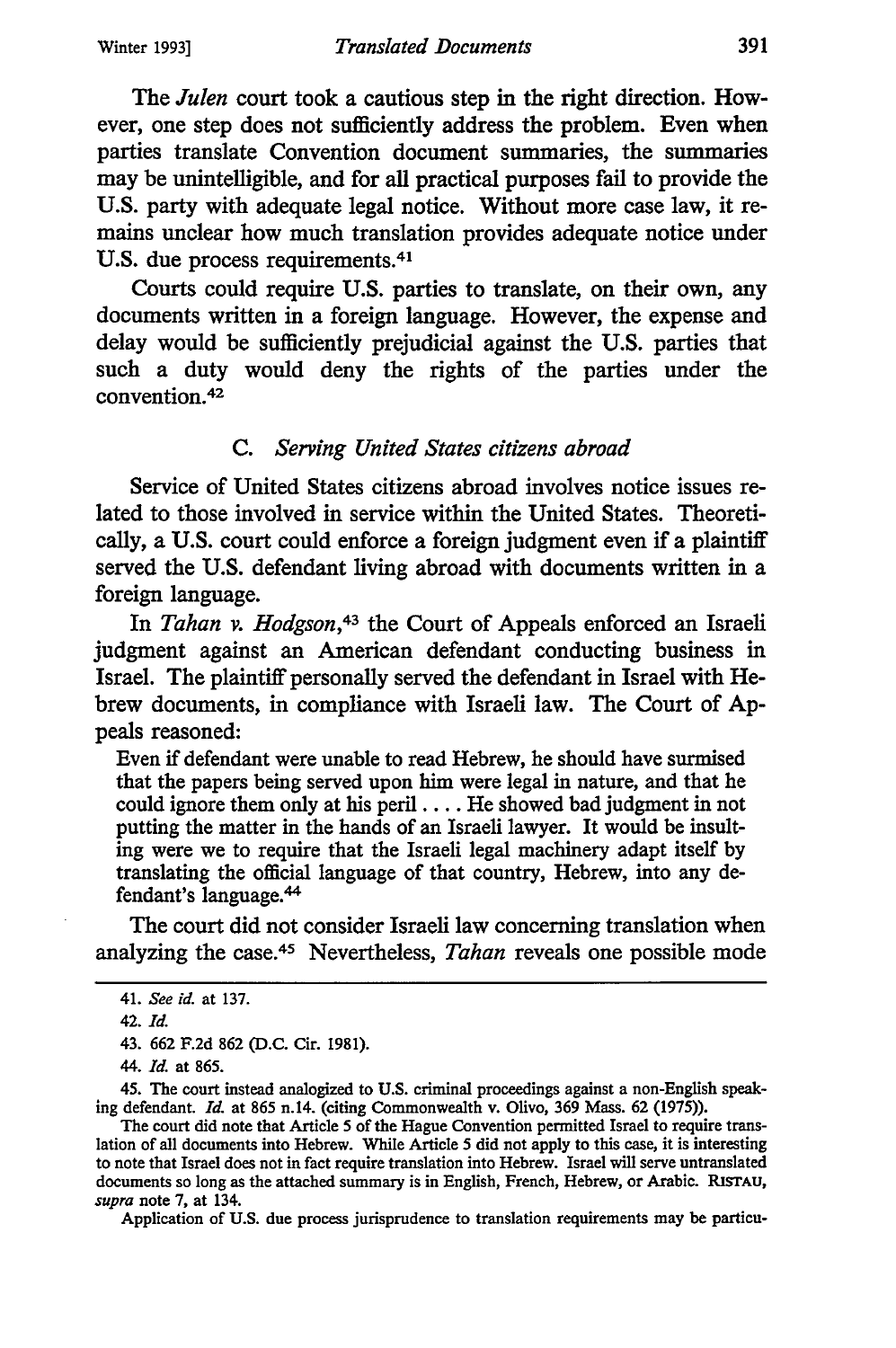of thought regarding translation requirements and service process in general. Judges and attorneys in cases like *Tahan* develop their own standards for adequate service when service involves foreign language documents. In so doing, they ignore what the Convention or foreign courts require in terms of adequate service. This failure, combined with some courts' implicit assumption that Article 5 constitutes a translation requirement independent of national law, might someday lead a U.S. court to conclude that a plaintiff *must* serve the U.S. citizen living abroad with documents written in a non-English language. The court might also conclude that although the foreign nation involved, and the Convention itself, may allow service in English in order to ensure adequate notice to defendants, the U.S. court could enforce a foreign judgment despite a finding of inadequate notice under both the U.S. Due Process Clause and the foreign nation's internal law.

## *D. The U.S. courts' strict application of the Hague Convention*

The problems discussed above exist mainly because the U.S. courts interpret Hague Convention requirements based upon a superficial reading of the treaty. The U.S. courts construct their own standards to satisfy the Convention, under ad hoc theories, without always evaluating the internal law and practice of Convention members-laws which the U.S. courts should be applying under Article 5. Strict compliance with translation requirements often renders reasonable results. In most situations, requiring a translation of served documents is consistent with U.S. due process standards and the served nation's internal laws.46 However, U.S. courts do not interpret foreign translation requirements strictly because the foreign nation requires such strictness. The internal laws of the receiving nation, the proper source of the translation requirements, are replaced by the U.S. courts' own interpretation of the requirements, which are sometimes based on only a vague idea of the content of those requirements. The U.S. courts appear confused about what the Convention expects of them and rarely consider, in any depth, the actual policies of signatory nations when deciding the validity of service abroad.

The blame for this confusion lies with no one party. In *Tahan,* it is unclear whether the defendant ever raised the inadequate service issue in the Israeli courts, or whether the defendant asked the Court of Appeals to consider Israeli practice when reviewing the validity of ser-

larly inappropriate where the foreign jurisdiction has more than one official language, unlike the United States.

*<sup>46.</sup> See RiSTAU, supra* note 7; *see also Volkswagenwerk,* 486 U.S. at 694.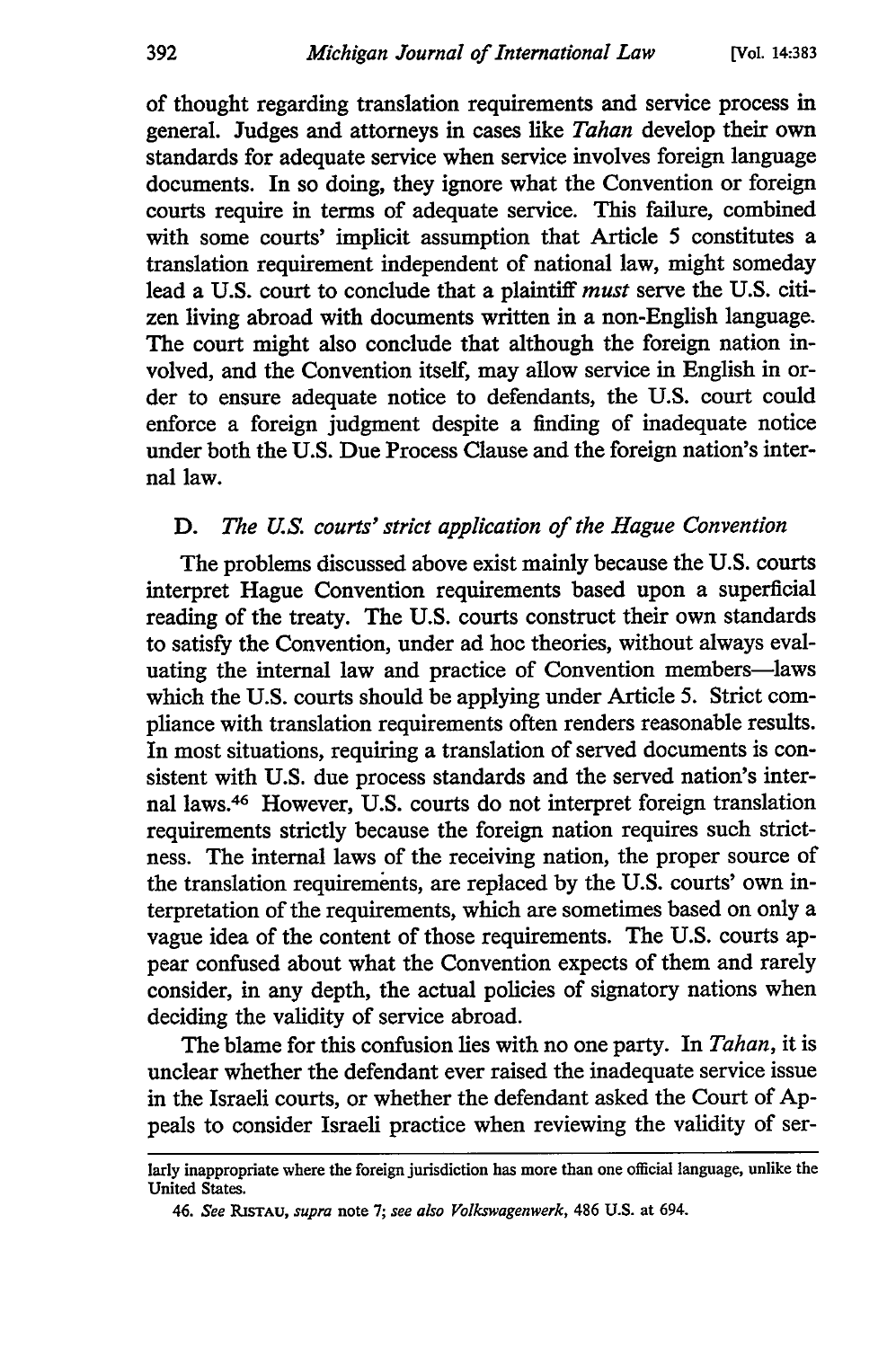vice. On the other hand, the Court of Appeals opinion suggests that the court never even considered the necessity of reviewing Israeli law and policy regarding translation requirements.47

*The Teknekron* case represents the flipside of the problem. In *Teknekron,* the court held the service invalid because the untranslated exhibits attached to the translated complaint were considered part of the complaint under U.S. law. Thus, even though the West German Central Authority apparently did not object to the untranslated exhibit, the U.S. court still quashed service. In other words, the U.S. court applied U.S. legal notice standards when under the Hague Convention, the court should have complied with German standards.48 In contrast, the *Taylor* court specifically held that since the Japanese authorities found the untranslated materials to be adequate, it too would find service valid.49 This acceptance of the Central Authority's implicit approval of service as a validation of that service satisfies the Hague Convention, without extensive judicial investigation of the actual substantive law involved.

Courts have held historically that if a nation requires translation, parties to an action must comply with that requirement strictly. However, the courts have not always recognized that a nation's translation "requirement" is often unclear and complex.<sup>50</sup> The interpretation of Article 5 of the Convention may vary greatly depending on a nation's practice and law. Yet case law suggests that courts treat the translation question as a yes or no requirement, without examining how the foreign state has interpreted the scope of its translation requirement. The problems listed above suggest that judges and attorneys should analyze Article 5 and its interpretations and applications by foreign nations to avoid compounding these problems in the future.

## III. OPTIONS

Several methods exist to ensure that U.S. courts fully consider a nation's internal laws when applying the Hague Convention. Part A discusses the self-help methods which practitioners can use to ensure

<sup>47.</sup> *See Tahan,* 662 F.2d at 865.

<sup>48.</sup> *See Teknekron,* 115 F.R.D. at 177.

<sup>49.</sup> *See Taylor,* 622 F. Supp. at 1016.

<sup>50.</sup> For example, Belgium does not require a translation except in specific cases, when the recipient requests it; Finland does not require a translation unless the recipient refuses the document; France requires a translation if the service is made at the request of a party. Japan requires a translation and will return untranslated documents; Norway may or may not return untranslated documents depending on a number of factors. *See* **RiSTAU,** *supra* note 7, at 134 (citing THE **HAGUE CONFERENCE ON INTERNATIONAL LAW, PRACTICAL HANDBOOK ON THE OPERATION OF THE HAGUE CONVENTION OF 15 NOVEMBER 1965 ON THE SERVICE ABROAD OF JUDICIAL AND EXTRAJUDICIAL DOCUMENTS IN CIVIL OR COMMERCIAL MATrERS (1983)).**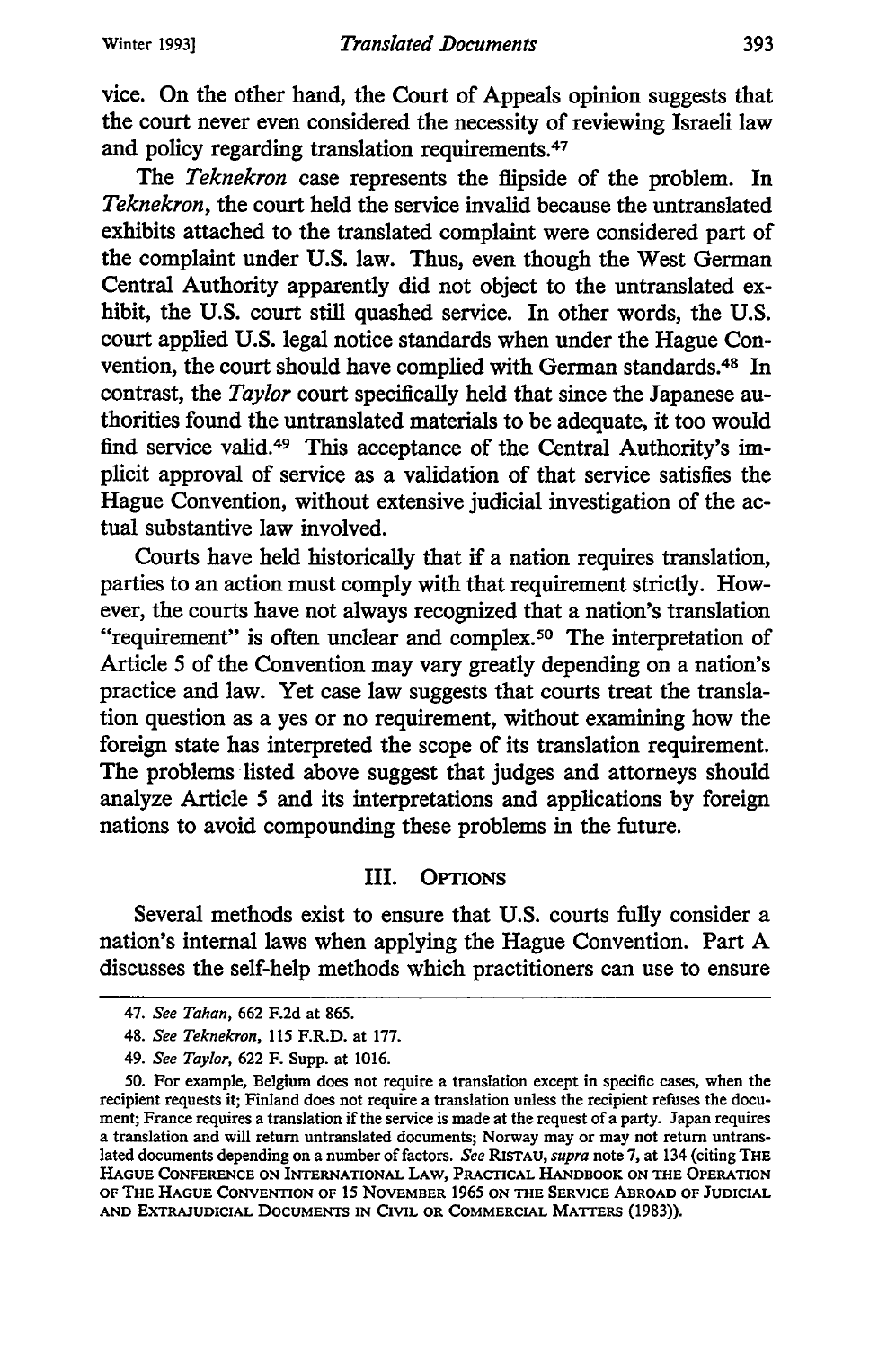proper application of the Convention's translation requirements. Part B suggests possible treaty-based options which could make the translation requirement less complicated. Part **C** concludes **by** asking whether any reform is necessary in the first place.

## *A. Self-help*

Self-help provides the most basic option for remedying the problem. Practitioners should investigate a foreign nation's document translation policy before attempting service. A serving party could feasibly translate every document it serves abroad, although this practice may result in an unnecessary waste of personal and financial resources. Some nations do not require translations, others require it only in certain circumstances, and still others require translations all the time. These decisions are based upon a nation's internal law and policy.<sup>51</sup> For instance, the Norwegian Central Authority would probably consider whether a party understood, in actuality, a document written in English, before deciding if a Scandinavian translation were required for valid service.52 What constitutes a "document" for the purpose of translation under Article 5 remains unclear, and will vary between jurisdictions. If a nation's Central Authority does not require translation of certain documents, the party attempting service abroad should bring that fact to the attention of the U.S. court if the defendant attempts to quash service.

Service by a non-Central Authority mechanism provides another self-help option for practitioners. For example, U.S. and foreign corporations could agree in advance that translation of legal documents is unnecessary in the event a dispute should arise between them. The corporations would define what they consider adequate service, and the U.S. courts would have to accept this agreement under Article 5(b) of the Hague Convention, unless the addressed State forbids such an agreement.<sup>53</sup> A plaintiff pursuing service without the assistance of the Central Authority sacrifices the assurance of acceptance and validation of the documents by a state institution, however. In these situations, particularly in the case of service by mail, U.S. courts will still have to address the sufficiency of the translation, ideally by applying the requirements of the addressee state, but possibly according to U.S. due process criteria.

**<sup>51.</sup>** *See* **RISTAU,** *supra* note **7,** at **133-38.**

<sup>52.</sup> *Id.* at 134-35.

<sup>53.</sup> Article 5(b) of the Convention allows service "by a particular method requested by the applicant unless such a method is incompatible with the law of the State addressed." *See* Hague Convention, *supra* note 1, art. 5.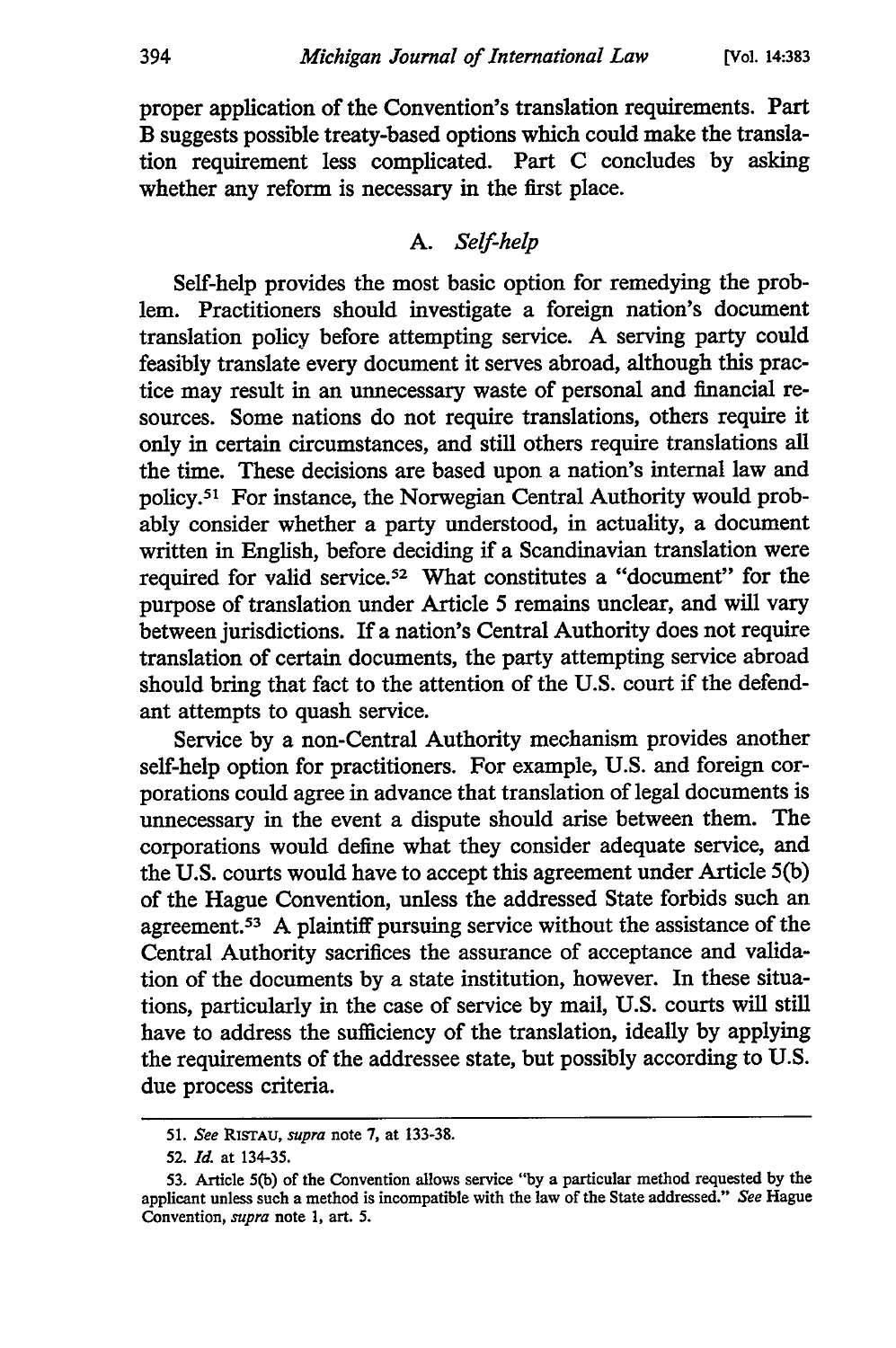Finally, parties sued abroad should consider raising the entire notice issue with the foreign court before that court enters a judgment.<sup>54</sup> If the U.S. court could examine the foreign court decision, it could apply the foreign translation requirement accordingly.

Practical difficulties arise from all of the above suggestions. A practitioner may not be able to easily determine a nation's translation policy easily. Some Convention members never designated a translation requirement in the Hague Convention, while others have a more detailed policy than one might expect. The amount of advice a Central Authority can provide may vary from member to member.<sup>55</sup> Effectively raising the notice issue abroad might require comprehensive study of foreign civil procedure and constitutional law, or even retention of foreign counsel. However, the self-help options probably avoid more problems than they create, and difficulties may not arise in routine cases.

## *B. Treaty-based Options*

This section suggests three Convention-based options which U.S. institutions could adopt in order to avoid some of the problems discussed in Part II.

First, by following the Hague Convention's literal terms, courts can avoid interpreting the Convention's translation requirement in a manner even stricter than a served nation requires. Article *5's* translation clause only requires a translation if the served nation's Central Authority demands it.56 Read literally, this clause makes the U.S. courts' task much simpler. If a Central Authority does not object to an untranslated document submitted for service, the courts could treat service of the document as presumptively valid. The Central Authorities create the translation requirements for their states.<sup>57</sup> As the source of the requirement, a Central Authority would be more qualified to apply its own rules than U.S. courts unfamiliar with foreign law. Courts would not have to ask whether an attached exhibit must be translated if the Central Authority apparently did not consider the issue significant. Such a presumption could also help the courts avoid the tedium and difficulty associated with researching foreign law.

<sup>54.</sup> *See id.* art. 16 (allowing judges to relieve defendants from default judgments where the defendant can show no actual knowledge of the proceedings and can make *aprimafacie* showing of the existence of a defense on the merits).

<sup>55.</sup> Presumably, one could always ask a Central Authority about its nation's translation policy and service procedure. *See also id.,* art. 5; *Volkswagenwerk,* 486 U.S. 694.

*<sup>56.</sup> See* Hague Convention, *supra* note 1, art. 5.

<sup>57.</sup> *Id.*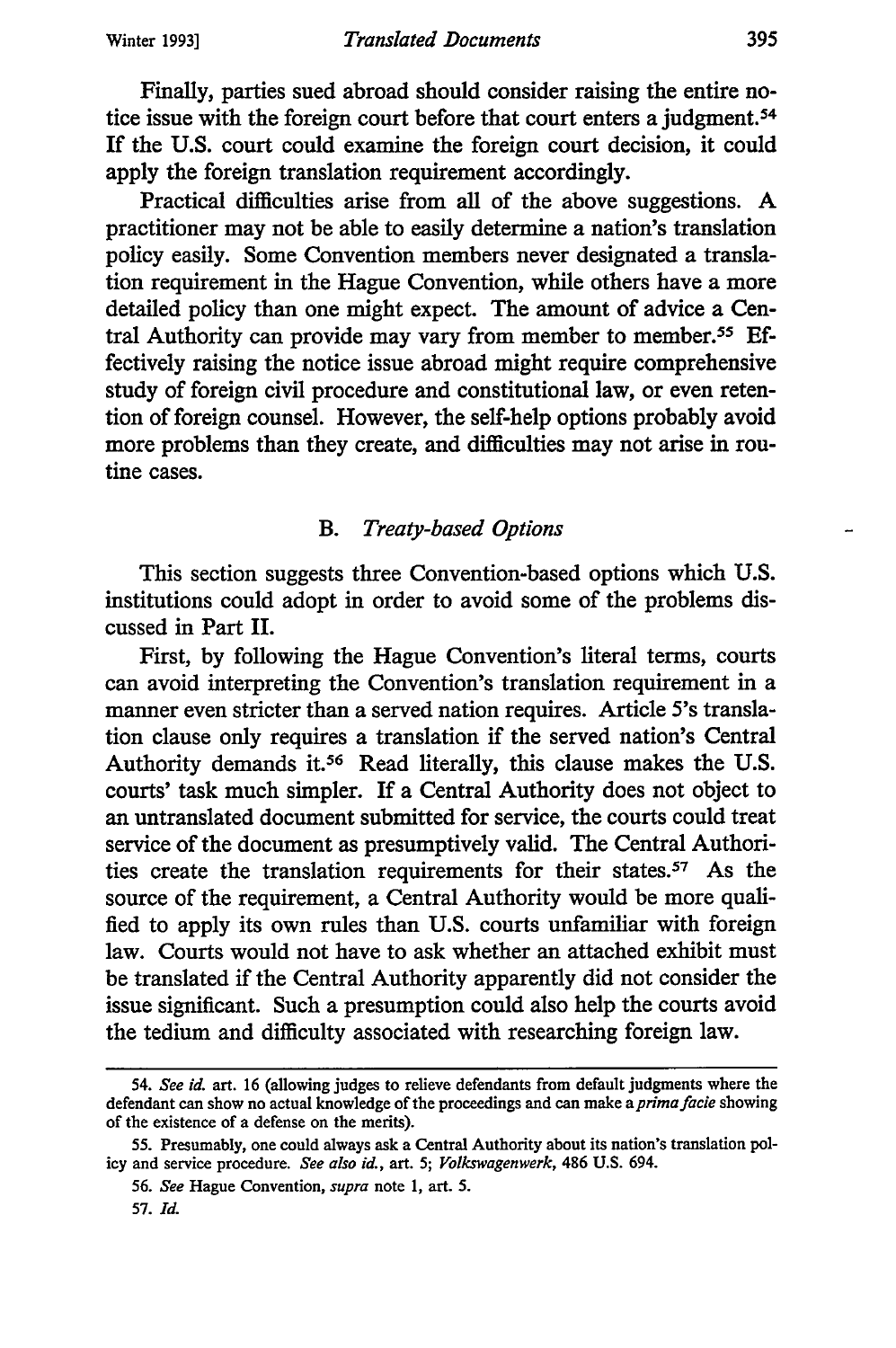Second, the **U.S.** Central Authority should protect defendants who reside in the U.S. from service of documents written in foreign languages which fail to meet basic notice and due process standards. The courts have taken some small steps in this direction in decisions tying internal U.S. law with the Convention.58 U.S. law already requires that documents, or at least document summaries, served from abroad be translated into English. It follows that the U.S. Central Authority should not serve any documents which do not meet these legal standards.<sup>59</sup>

Finally, the United States could avoid the Article 5 translation requirement entirely through Article 20 of the Hague Convention.<sup>60</sup> If other states would agree to eliminate the translation requirements in some or all circumstances, then the Convention service procedure would be simplified and expedited. A tradeoff exists in that states which eliminate the translation requirement would have to address the complex issue of adequate notice even if a served document is untranslated.<sup>61</sup>

#### *C. Conclusion*

Article 5's translation requirement generally renders reasonable results. The requirement that a moving party supply translations of documents to be served abroad makes sense in light of the Hague Convention's goals. However, the Convention's seemingly clear translation requirement sometimes tempts courts to interpret the requirement so narrowly that unnecessary legal complications arise.

Self-help by attorneys would likely provide the best method of avoiding such complications. The attorneys have the greatest incentive to analyze the service procedures required by another nation's Central Authority. An attorney can easily demonstrate a foreign nation's notice and translation requirements to a court. Besides self-help by attorneys, the U.S. courts and Central Authority should develop a

<sup>58.</sup> *See* **RiSTAU,** *supra* note 7. It is unclear whether the problem of defendants served with documents in another language is at all a real or significant problem.

<sup>59.</sup> The United States Central Authority apparently does not require translation of foreign service documents into English. *See id.* at 135.

<sup>60.</sup> Article 20 states:

<sup>&</sup>quot;The present Convention shall not prevent an agreement between any two or more contracting states to dispense with ...

**<sup>(</sup>b)** the language requirements of the third paragraph of article 5 and article 7." Hague Convention, *supra* note 1, art. 20.

<sup>61.</sup> Due process would still require adequate notice, and this condition would prevent service of documents that were not reasonably calculated to give notice of legal action and an opportunity to be heard. *Mullane,* 339 U.S. at 306. A less radical standardization of translation requirements through bilateral agreements, such as only requiring translation of the document summary, may be a more feasible approach.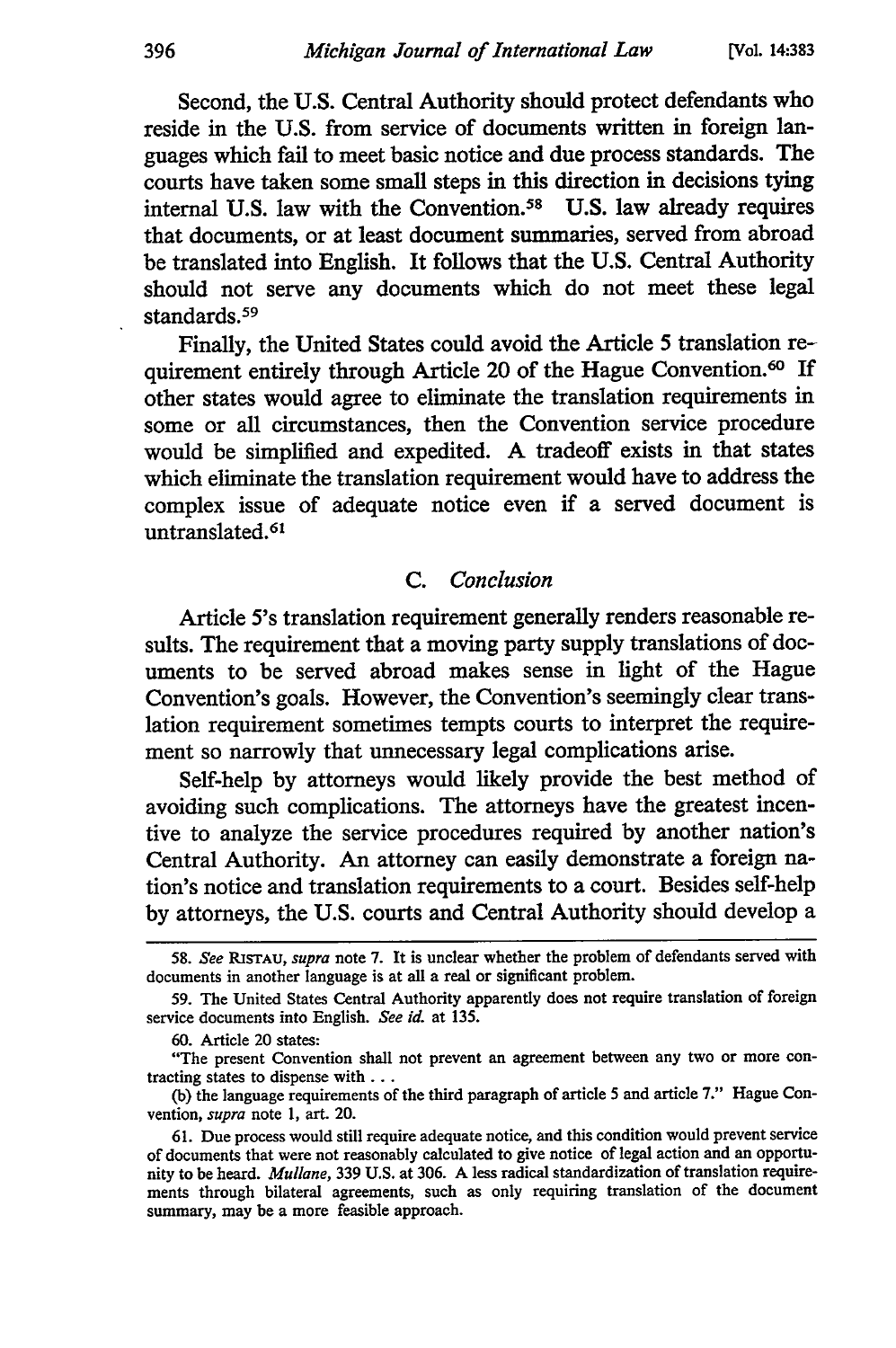greater awareness of the potential complications arising under Article *5.*

Most of these complications exist on a theoretical level. **A** party that fails to comply with the translation requirement does so with minimal risk, since the courts will at most quash service, and give the party an opportunity to try again. 62 Given that fact, wariness in adopting the recommendations discussed above is prudent. However, as the amount of international trade increases, the number of legal problems associated with the Convention will likely increase.<sup>63</sup> Given the courts' strict interpretation of the Hague Convention in general, a competent international lawyer should investigate translation requirements before the occasion for service arises.

**<sup>62.</sup>** *See,* **eg.,** *Voorhees,* **697 F.2d** 574; *see also* Lippus v. Dahlgren **Mfg.** Co., 644 F. Supp. 1473 **(E.D.N.Y. 1986)** (failure to include translation rendered service invalid under Foreign Sovereign Immunities Act, but plaintiff given **30** days to serve defendant validly). *But cf, Dehart,* **682** F. Supp. **792.** (Canadian companies' motion to enlarge time dismissed, even though their served "document" was not translated into French, an official language of Quebec).

**<sup>63.</sup>** As one author put it:

As international trade increases, international litigation will inevitably mushroom as well. American businesspeople may be more relaxed than their foreign counterparts. Then, when a dispute arises, they may be defeated **by** problems of service of process, depositions, or discovery of documents in a foreign country even when there would have been a decent chance of success on the merits.

Thomas **J.** Tallerico **&** Jan L. Herrick, *Discovery of Witnesses and Documents Located Abroad,* **69** MICH. **B.J.** 664 **(1990).**